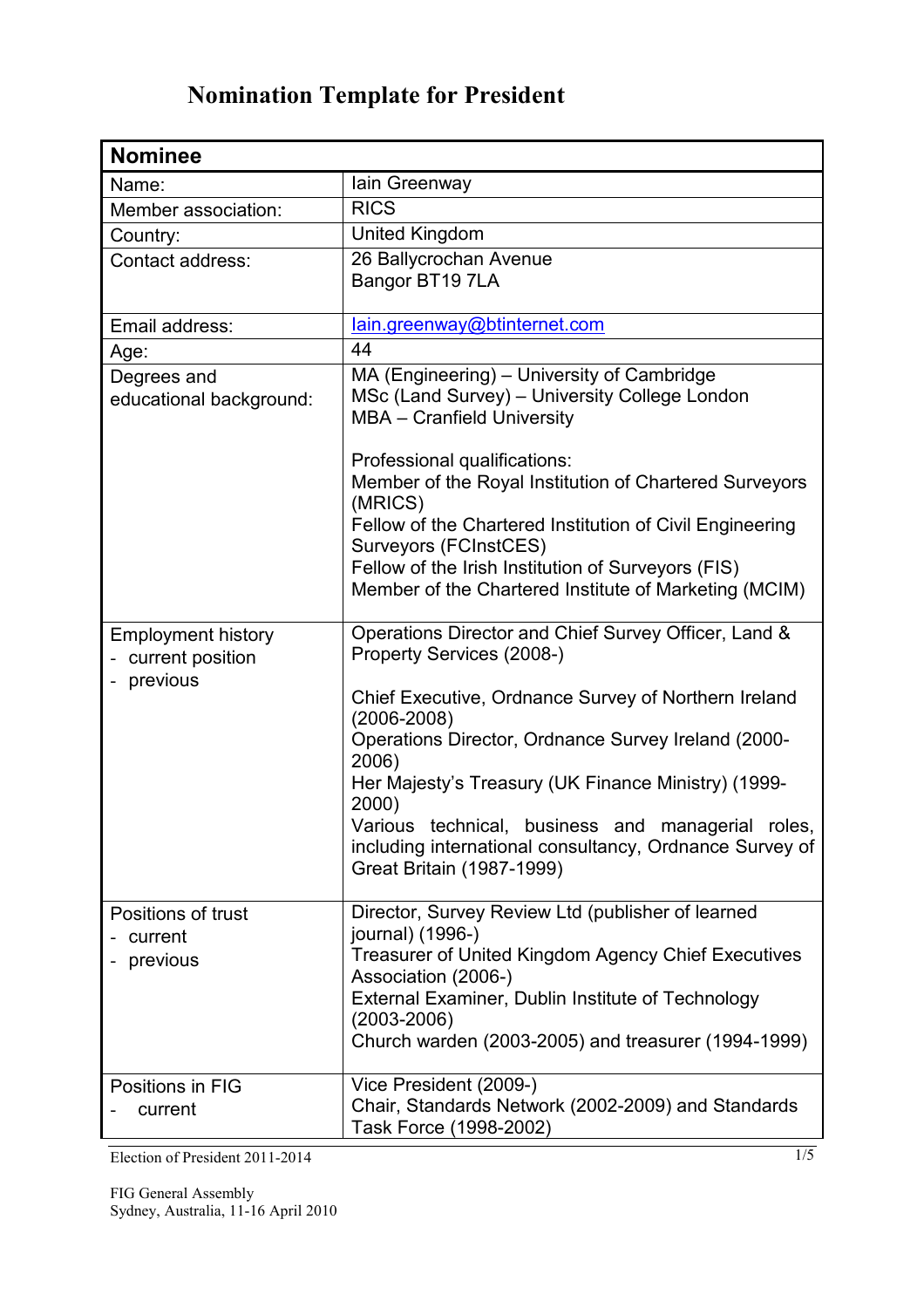| previous<br>Other activities in FIG                                 | Chair, Task Force on Institutional and Organisational<br>Development (2006-)<br>Director, FIG Foundation (2000-)<br>Secretary, Commission 5 (1994-1998)<br>Vice chair, commission 1 (1998-2009)<br>Member, Task Force on Governance (2004-2006)<br>RICS delegate to commission 5 (1994-1998)<br>RICS delegate to commission 1 (1998-2008)<br>Head of RICS delegation to FIG (1999-2006)<br>Editor of Business Matters for Surveyors (publication<br>28)<br>Editor of FIG Guide to Standardisation (publication 27)<br>Lead FIG expert to ISO/TC 211 (Geographic<br>information/ Geomatics) (1997-)                                                                                                                                                                                                                                                                                                                                                  |
|---------------------------------------------------------------------|-----------------------------------------------------------------------------------------------------------------------------------------------------------------------------------------------------------------------------------------------------------------------------------------------------------------------------------------------------------------------------------------------------------------------------------------------------------------------------------------------------------------------------------------------------------------------------------------------------------------------------------------------------------------------------------------------------------------------------------------------------------------------------------------------------------------------------------------------------------------------------------------------------------------------------------------------------|
| Field<br><b>of</b><br>surveying<br>discipline                       | Land surveying/ geomatics                                                                                                                                                                                                                                                                                                                                                                                                                                                                                                                                                                                                                                                                                                                                                                                                                                                                                                                           |
| <b>Nominees statement</b>                                           |                                                                                                                                                                                                                                                                                                                                                                                                                                                                                                                                                                                                                                                                                                                                                                                                                                                                                                                                                     |
| Why I want to be the<br>President of FIG                            | I have been actively involved in FIG for 16 years, and in<br>that time have taken on a very wide range of key roles<br>in Commissions, Task Forces, the Foundation and the<br>Council. This has given me a broad and deep<br>understanding of the aims and objectives of FIG. In my<br>'day job', I have worked in senior positions in national<br>mapping agencies for a number of years, and have<br>worked overseas. I believe that I have shown since<br>1994 that I am able to further the Federation's aims and<br>activities<br>significantly through<br>my<br>knowledge,<br>experience and commitment.<br>I believe that I am therefore well equipped to lead the<br>ongoing development of FIG as the world's foremost<br>body of surveyors. If elected, I commit to use all of my<br>knowledge and experience gained in and beyond FIG to<br>date, along with my ongoing proven commitment, for<br>furthering the work of the Federation. |
| What I can offer to FIG in<br>support of its aims and<br>objectives | FIG has tremendous strengths, particularly in its ability<br>to work with institutions such as the World Bank and the<br>UN. It is crucial that we continue to deliver on our<br>commitments and meet their expectations.<br>If elected President, I would build on the immense<br>progress made by recent Bureaux and Councils in<br>making FIG's voice relevant and respected in key                                                                                                                                                                                                                                                                                                                                                                                                                                                                                                                                                              |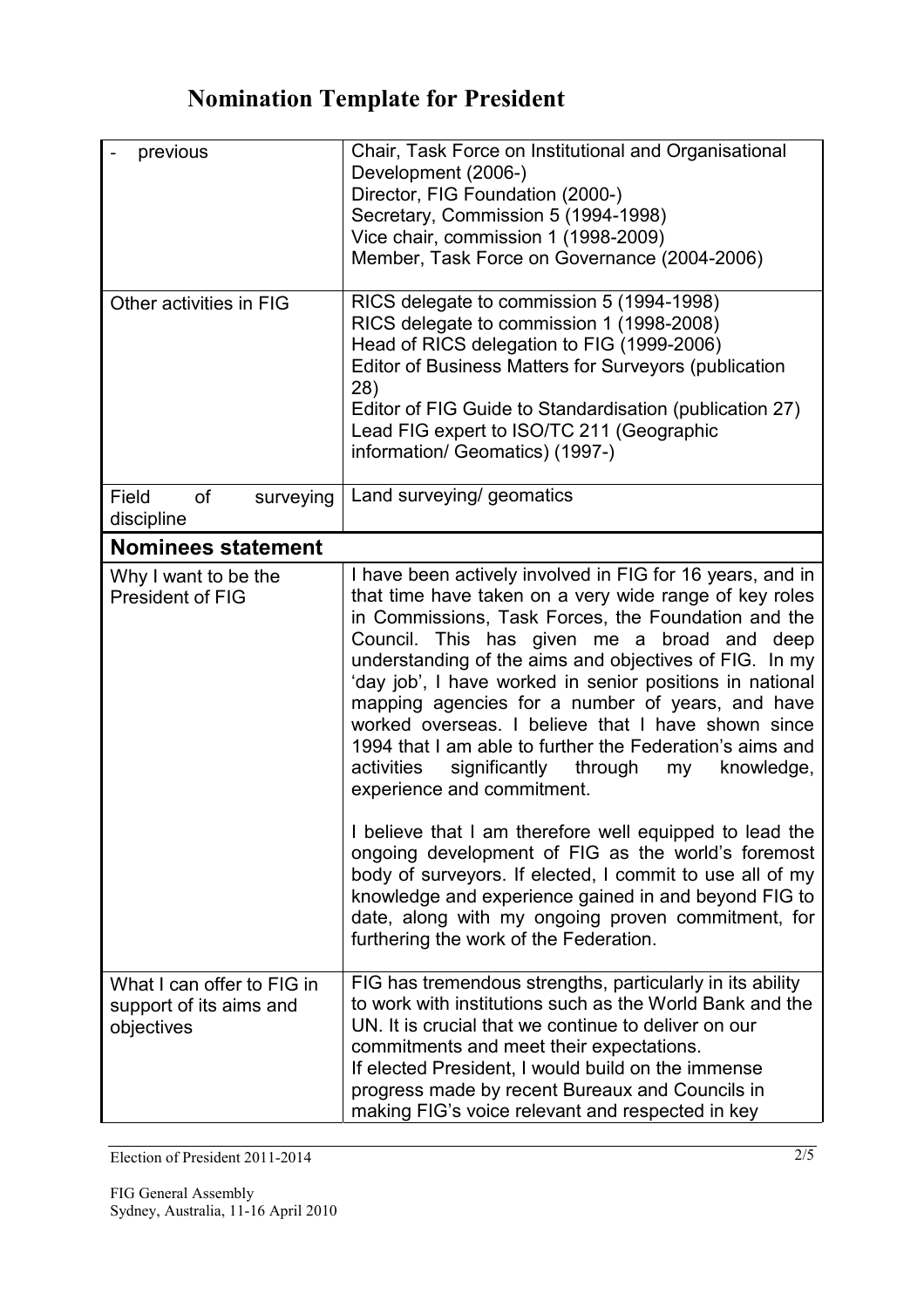| international organizations.                                                                                                                                                                                                                                                                                                                                                                                                                                                                                                                                                                                                                                                                                                                                                                                                                                                                                                                                                                                                                                                                                                 |
|------------------------------------------------------------------------------------------------------------------------------------------------------------------------------------------------------------------------------------------------------------------------------------------------------------------------------------------------------------------------------------------------------------------------------------------------------------------------------------------------------------------------------------------------------------------------------------------------------------------------------------------------------------------------------------------------------------------------------------------------------------------------------------------------------------------------------------------------------------------------------------------------------------------------------------------------------------------------------------------------------------------------------------------------------------------------------------------------------------------------------|
| I would also work to strengthen FIG's connection to<br>individual surveyors in the developed and developing<br>worlds. We need to sharpen our communication of the<br>work and major successes of FIG, and how they are<br>relevant to our individual members. This requires joined<br>up planning and communication of the work of the FIG<br>Council, Commissions, Task Forces and Foundation. It<br>requires clear understanding of how the various work<br>within FIG fits together to make the whole more than the<br>sum of the parts. Work over recent years has given FIG<br>a solid financial footing, and a strong and positive<br>external profile, as well as a coherent structure and<br>administration. We have many talented and committed<br>individuals in our member organizations. By connecting<br>all of this still better, we can deliver more from and for<br>our member associations, affiliate members, corporate<br>members and academic members – and their members.<br>FIG will then continue to lead, shape and deliver for its<br>members and for the sustainable development of our<br>world. |
| My track record in FIG includes many achievements,<br>including:<br>During recent years, I have significantly raised the<br>profile of FIG in standardization activity, with FIG<br>now highly regarded in the ISO community.<br>I have a strong background in management and<br>$\bullet$<br>leadership, including strategic development of<br>organisations (my career has included consultancy<br>work in Africa and Eastern Europe), and bring a<br>knowledge of the needs of national mapping and<br>cadastral agencies and what they can contribute to<br>FIG and the international community; I have used<br>this, for instance, in helping to plan the Director<br>General Forums at recent Working Weeks.<br>In my current role as chair of the Task Force on<br>$\bullet$<br>Institutional and Organisational Development, I am<br>furthering FIG's work in support of its developing<br>relationship with the World Bank and in supporting<br>the achievement of the United Nations' Millennium<br>Development Goals.<br>As Vice President, I have worked with the FIG Office<br>٠                                |
| and Council colleagues to overhaul the financial<br>management of the Federation to make it fit for                                                                                                                                                                                                                                                                                                                                                                                                                                                                                                                                                                                                                                                                                                                                                                                                                                                                                                                                                                                                                          |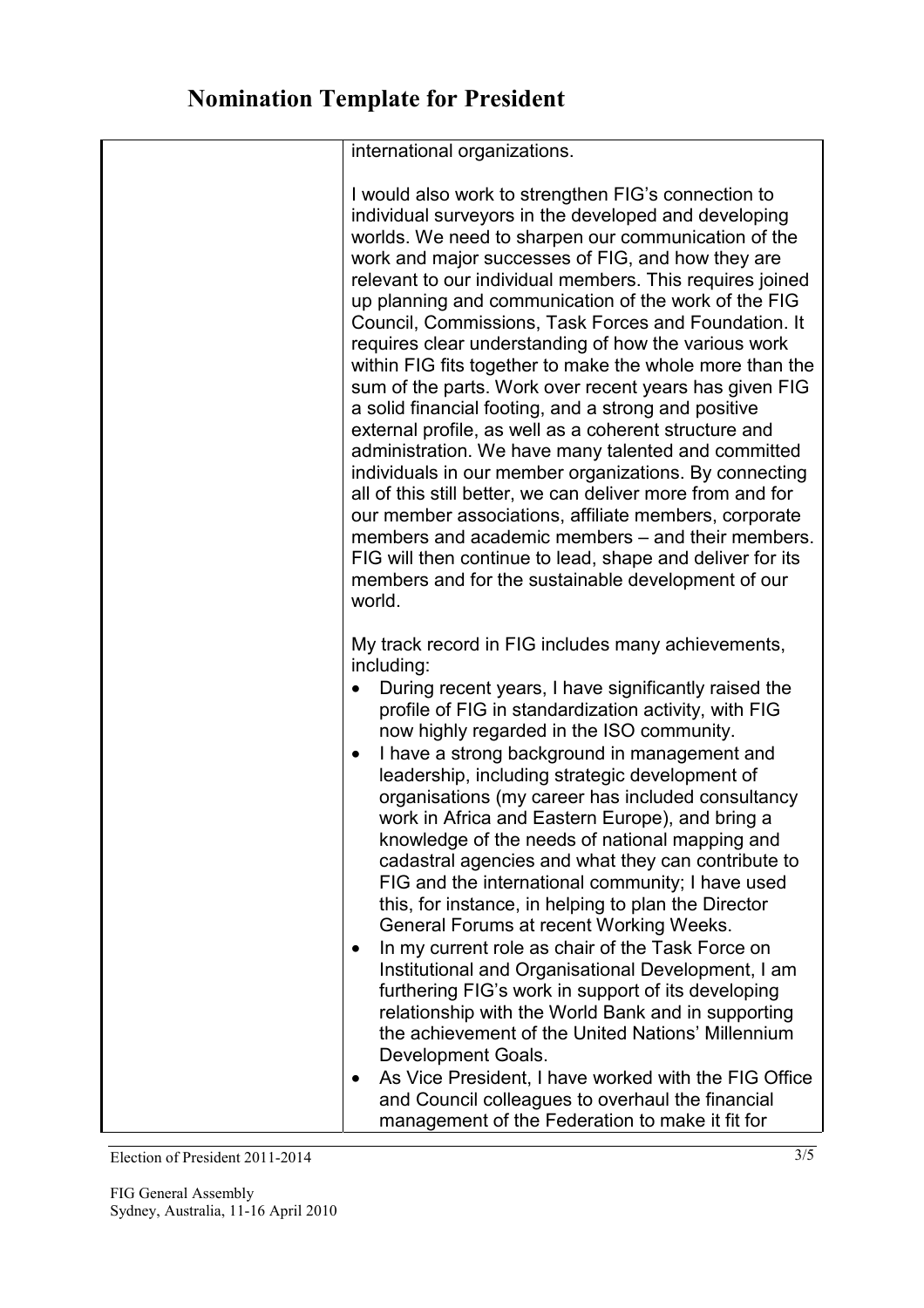|                                     | purpose; this has shown my willingness to work hard<br>to understand what is needed, and my capacity to<br>bring forward workable and acceptable solutions to<br>challenges.<br>As head of delegation from a member association to<br>$\bullet$<br>the Federation for eight years, I have gained an<br>extensive understanding of what member<br>associations look to FIG to deliver.                                                                           |
|-------------------------------------|-----------------------------------------------------------------------------------------------------------------------------------------------------------------------------------------------------------------------------------------------------------------------------------------------------------------------------------------------------------------------------------------------------------------------------------------------------------------|
|                                     | I have a strong track record, in my employment and<br>within FIG, of seeing the big picture, creating a focused,<br>challenging and realistic plan and then ensuring that the<br>plan is successfully delivered. I promise that, if elected,<br>I would continue to do all of this as President. In this<br>way, I believe that I would be able to further the work of<br>the Federation, to the benefit of its members and its<br>broad range of stakeholders. |
| My key skills                       | Strategic thinking and leadership<br>Commitment and delivery<br>Ability to work with a wide range of people across<br>cultures, including in distance working                                                                                                                                                                                                                                                                                                   |
| Any<br>other<br>general<br>comments | I have the commitment of my employers to support me<br>as President of FIG                                                                                                                                                                                                                                                                                                                                                                                      |

| Nominator                                                                                                                                                                                                                                                                                                                                                                                                                                                                 |  |  |
|---------------------------------------------------------------------------------------------------------------------------------------------------------------------------------------------------------------------------------------------------------------------------------------------------------------------------------------------------------------------------------------------------------------------------------------------------------------------------|--|--|
| <b>RICS</b>                                                                                                                                                                                                                                                                                                                                                                                                                                                               |  |  |
| Max Crofts, President                                                                                                                                                                                                                                                                                                                                                                                                                                                     |  |  |
| 12 Great George Street, London, SW1P 3AD                                                                                                                                                                                                                                                                                                                                                                                                                                  |  |  |
| president@rics.org                                                                                                                                                                                                                                                                                                                                                                                                                                                        |  |  |
| Nominator's statement                                                                                                                                                                                                                                                                                                                                                                                                                                                     |  |  |
| lain Greenway has played an active role in FIG, with the<br>support of RICS, for 16 years, successfully taking on a<br>wide range of leadership roles. He has built a strong<br>understanding within RICS of the capabilities of FIG<br>and of the benefits that the Federation can bring to<br>RICS, and played a key role in building a strong<br>relationship between the Institution and the Federation.<br>lain has worked internationally and, through this and his |  |  |
|                                                                                                                                                                                                                                                                                                                                                                                                                                                                           |  |  |